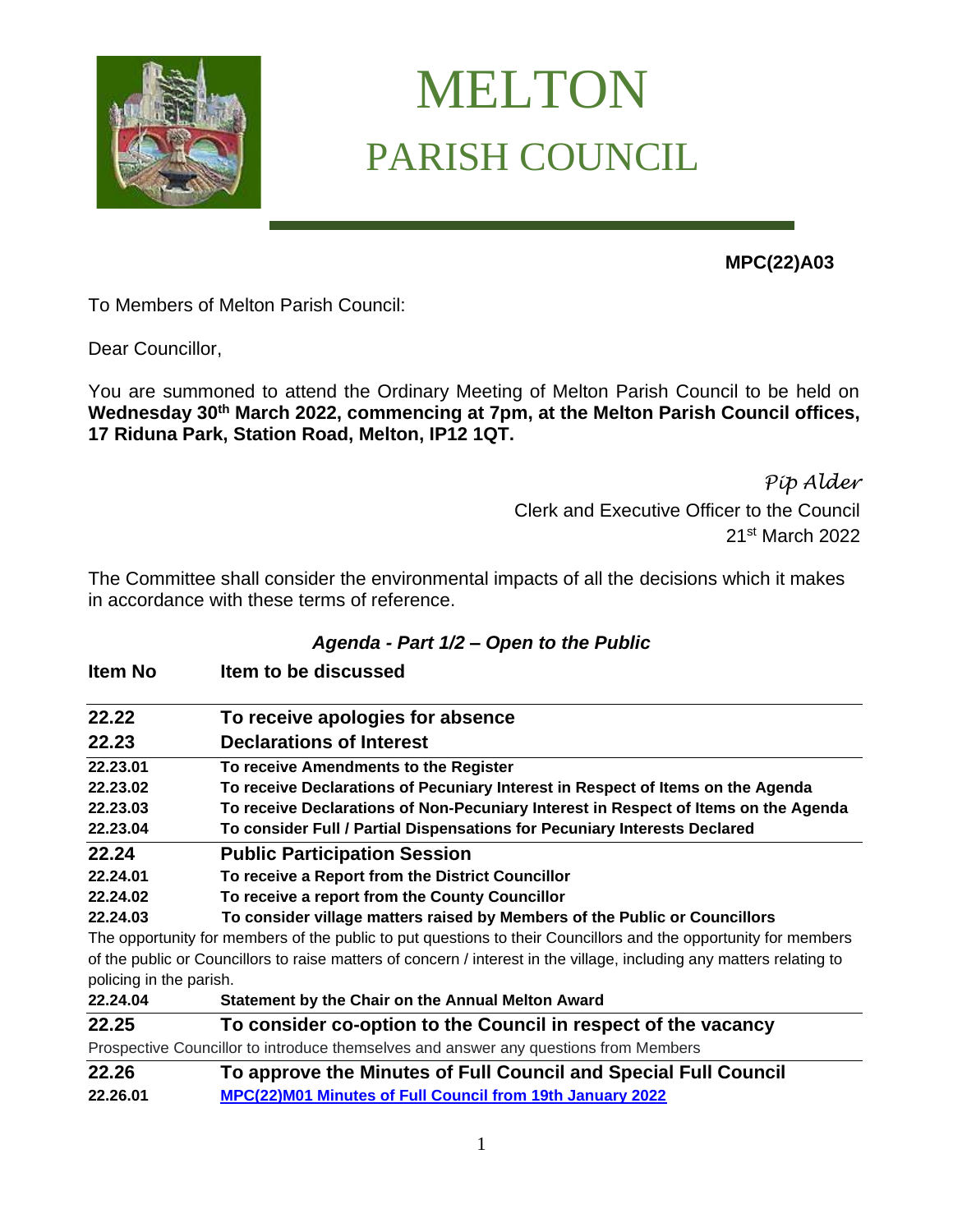| 22.26.02 | MPC(22)M02 Minutes of Special Full Council from 2nd March 2022                                   |
|----------|--------------------------------------------------------------------------------------------------|
| 22.27    | <b>Community Governance Review</b>                                                               |
|          | To agree the Council's response to the CGR (MPC(22)27)                                           |
|          | District-CGR-Terms-of-Reference.pdf (eastsuffolk.gov.uk)                                         |
| 22.28    | To receive and consider Minutes of Committees                                                    |
| 22.28.01 | Finance Employment and Risk Management (FERM) Committee 9 <sup>th</sup> February 2022            |
|          | Minutes FRM(22)M01 (Draft) and FRM(22)M01 CONFIDENTIAL (Draft)                                   |
| 22.28.02 | Planning and Transport Committee 26th January and 9th March 2022                                 |
|          | Minutes PLA(22)M01 (Draft) and PLA(22)M02 (Draft)                                                |
| 22.28.03 | Recreation Committee 15th March 2022                                                             |
|          | Minutes REC(22)M02 (Draft)                                                                       |
| 22.29    | To consider Financial and Internal Control Matters                                               |
| 22.29.01 | To receive and consider the financial management reports for the period 1 April 2021             |
|          | to 28 February 2022                                                                              |
|          | Papers MPC(22)29.01 and MPC(22)29.01a-h                                                          |
| 22.29.02 | To consider the budget report<br>Paper MPC(22).29.02                                             |
| 22.29.03 | To approve requests from Recreation and Planning and Transport Committees arising                |
|          | from March meetings                                                                              |
|          | Paper MPC(22)29.03                                                                               |
| 22.29.04 | To review and consider the report on Community Infrastructure Levy (CIL) funded                  |
|          | projects                                                                                         |
|          | Paper MPC(22)29.04                                                                               |
| 22.29.05 | To review and confirm the Council's Standing Orders                                              |
|          | https://melton-suffolk-pc.gov.uk/wp-content/uploads/2020/09/Standing-Orders-v11-May-2021.pdf     |
| 22.29.06 | To review and confirm the Council's Financial Regs                                               |
|          | https://melton-suffolk-pc.gov.uk/documents/financial-regulations/                                |
| 22.29.07 | To consider risk issues                                                                          |
|          | https://melton-suffolk-pc.gov.uk/documents-base/risk-register/                                   |
| 22.29.08 | To review the Internal Control Policy for the year ending 31 March 2022                          |
| 22.29.09 | Paper MPC(22)29.08<br>To receive an update on the Internal Audit arrangements                    |
| 22.29.10 | To review the Council's Asset Register as at 31 March 2022                                       |
|          | https://melton-suffolk-pc.gov.uk/wp-content/uploads/2022/03/MPC2229.10-Asset-register.pdf        |
|          | https://melton-suffolk-pc.gov.uk/wp-content/uploads/2022/03/Land-and-Building-Asset-Register.pdf |
| 22.30    | To receive an update on the Pavilion Project                                                     |
|          | Clerk to report                                                                                  |
|          | https://melton-suffolk-pc.gov.uk/recreation/pavilion-project/                                    |
| 22.31    | The Queen's Platinum Jubilee Weekend                                                             |
|          | Cllr Porter and Clerk to report                                                                  |
|          | Jubilee Fete event - June 2022                                                                   |
| 22.32    |                                                                                                  |
|          | Paper MPC(22)32 Cllr Biggle to report                                                            |
| 22.33    | To consider arrangements for meetings for 2022/23                                                |
|          | Paper MPC(22)33                                                                                  |
| 22.34    | <b>Annual Parish Meeting</b>                                                                     |
|          | Cllr Porter to report                                                                            |